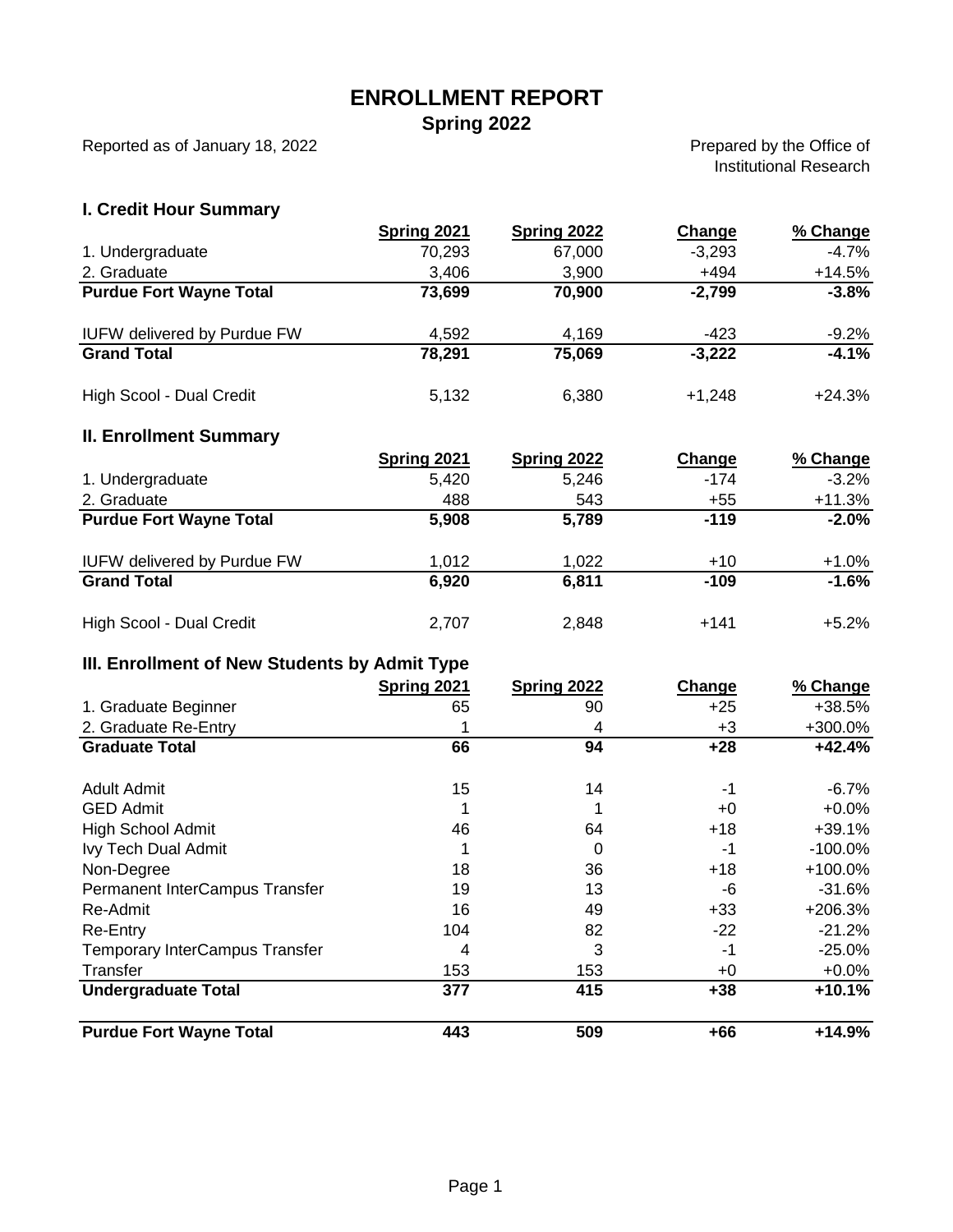## **IV. Enrollment by Class Standing**

|                                    | Spring 2021 | Spring 2022 | Change | % Change |
|------------------------------------|-------------|-------------|--------|----------|
| 1. New Freshman                    | 62          | 79          | $+17$  | $+27.4%$ |
| 2. Returning Freshman              | 1,083       | 1,123       | $+40$  | $+3.7%$  |
| 3. Sophomore                       | 1,191       | 1,046       | $-145$ | $-12.2%$ |
| 4. Junior                          | 1,220       | 1,127       | -93    | $-7.6\%$ |
| 5. Senior                          | 1,782       | 1,759       | $-23$  | $-1.3%$  |
| 6. UG Non-Degree                   | 82          | 112         | $+30$  | $+36.6%$ |
| 7. Graduate                        | 475         | 516         | $+41$  | +8.6%    |
| 8. Graduate Non-Degree             | 13          | 27          | $+14$  | +107.7%  |
| <b>Purdue Fort Wayne Total</b>     | 5,908       | 5,789       | $-119$ | $-2.0%$  |
| <b>IUFW delivered by Purdue FW</b> | 1,012       | 1,022       | $+10$  | $+1.0%$  |
| <b>Grand Total</b>                 | 6,920       | 6,811       | $-109$ | $-1.6%$  |
| High Scool - Dual Credit           | 2,707       | 2,848       | $+141$ | $+5.2%$  |

## **V. Enrollment by Academic Unit**

|                                    | Spring 2021 | Spring 2022 | Change | % Change |
|------------------------------------|-------------|-------------|--------|----------|
| <b>Business</b>                    | 975         | 972         | -3     | $-0.3%$  |
| Education                          | 791         | 696         | -95    | -12.0%   |
| Engineering Tech and Comp Sci      | 1,451       | 1,497       | $+46$  | $+3.2%$  |
| <b>Health and Human Services</b>   |             | 0           | -1     | -100.0%  |
| <b>Liberal Arts</b>                | 722         | 684         | $-38$  | $-5.3%$  |
| Science                            | 1,033       | 1,007       | $-26$  | $-2.5%$  |
| Unit of Affiliated Programs        | 366         | 376         | $+10$  | $+2.7%$  |
| Visual and Performing Arts         | 569         | 557         | $-12$  | $-2.1\%$ |
| <b>Purdue Fort Wayne Total</b>     | 5,908       | 5,789       | $-119$ | $-2.0%$  |
| <b>IUFW delivered by Purdue FW</b> | 1,012       | 1,022       | $+10$  | $+1.0%$  |
| <b>Grand Total</b>                 | 6,920       | 6,811       | $-109$ | $-1.6%$  |
| High Scool - Dual Credit           | 2,707       | 2,848       | $+141$ | $+5.2%$  |

# **VI. Credit Hours by Level and Residency**

|                                    | Spring 2021 | Spring 2022 | Change   | % Change |
|------------------------------------|-------------|-------------|----------|----------|
| 1. UG Resident                     | 62,175      | 58,197      | $-3,978$ | $-6.4%$  |
| 2. UG Non-Resident                 | 2,606       | 3,323       | $+717$   | $+27.5%$ |
| 3. UG Ohio Reciprocity             | 2,519       | 2,269       | $-250$   | $-9.9%$  |
| 4. UG Midwest Student Exchange P   | 2,917       | 2,854       | -63      | $-2.2%$  |
| 5. UG Contiguous States Prgrm.     | 76          | 357         | $+281$   | +369.7%  |
| 6. GR Resident                     | 2,505       | 2,482       | -23      | $-0.9\%$ |
| 7. GR Non-Resident                 | 877         | 1,337       | $+460$   | +52.5%   |
| 8. GR Ohio Reciprocity             | 24          | 81          | $+57$    | +237.5%  |
| <b>Purdue Fort Wayne Total</b>     | 73,699      | 70,900      | $-2,799$ | $-3.8%$  |
| <b>IUFW delivered by Purdue FW</b> | 4,592       | 4,169       | $-423$   | $-9.2%$  |
| <b>Grand Total</b>                 | 78,291      | 75,069      | $-3,222$ | $-4.1%$  |
| High Scool - Dual Credit           | 5,132       | 6,380       | $+1,248$ | $+24.3%$ |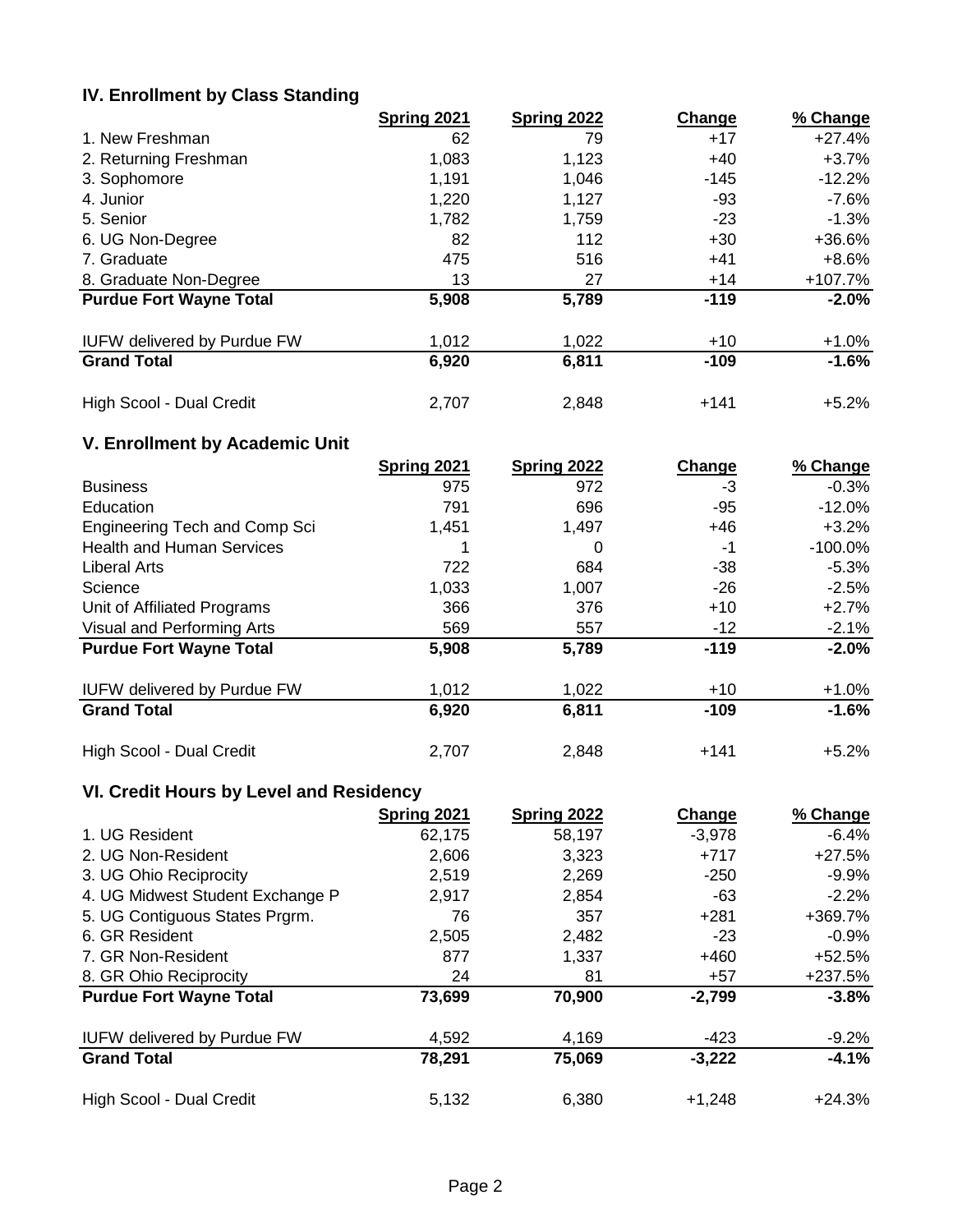# **VII. Enrollment by University**

|                                    | Spring 2021 | Spring 2022 | Change | % Change   |
|------------------------------------|-------------|-------------|--------|------------|
| 1. Purdue University               | 5,596       | 5,789       | $+193$ | +3.4%      |
| 2. Indiana University              | 312         |             | $-312$ | $-100.0\%$ |
| <b>Purdue Fort Wayne Total</b>     | 5,908       | 5,789       | $-119$ | $-2.0%$    |
| <b>IUFW delivered by Purdue FW</b> | 1,012       | 1,022       | $+10$  | $+1.0%$    |
| <b>Grand Total</b>                 | 6,920       | 6,811       | $-109$ | $-1.6%$    |
| High Scool - Dual Credit           | 2,707       | 2,848       | $+141$ | $+5.2%$    |

## **VIII. Credit Hours by University**

|                                    | <b>Spring 2021</b> | <b>Spring 2022</b> | Change   | % Change   |
|------------------------------------|--------------------|--------------------|----------|------------|
| 1. Purdue University               | 70,299             | 70,900             | $+601$   | $+0.9%$    |
| 2. Indiana University              | 3,400              |                    | $-3,400$ | $-100.0\%$ |
| <b>Purdue Fort Wayne Total</b>     | 73,699             | 70,900             | $-2,799$ | $-3.8%$    |
| <b>IUFW delivered by Purdue FW</b> | 4,592              | 4,169              | -423     | $-9.2%$    |
| <b>Grand Total</b>                 | 78,291             | 75,069             | $-3,222$ | $-4.1%$    |
| High Scool - Dual Credit           | 5,132              | 6,380              | $+1.248$ | $+24.3%$   |

# **IX. Full Time Equivalent (FTE) by Level**

|                                    | Spring 2021 | Spring 2022 | Change | % Change |
|------------------------------------|-------------|-------------|--------|----------|
| 1. Undergraduate                   | 4,686       | 4,467       | $-220$ | $-4.7%$  |
| 2. Graduate                        | 284         | 325         | $+41$  | $+14.5%$ |
| <b>Purdue Fort Wayne Total</b>     | 4,970       | 4,792       | $-178$ | $-3.6%$  |
| <b>IUFW delivered by Purdue FW</b> | 306         | 278         | $-28$  | $-9.2%$  |
| <b>Grand Total</b>                 | 5,276       | 5,070       | $-207$ | $-3.9%$  |
| High Scool - Dual Credit           | 342         | 425         | +83    | $+24.3%$ |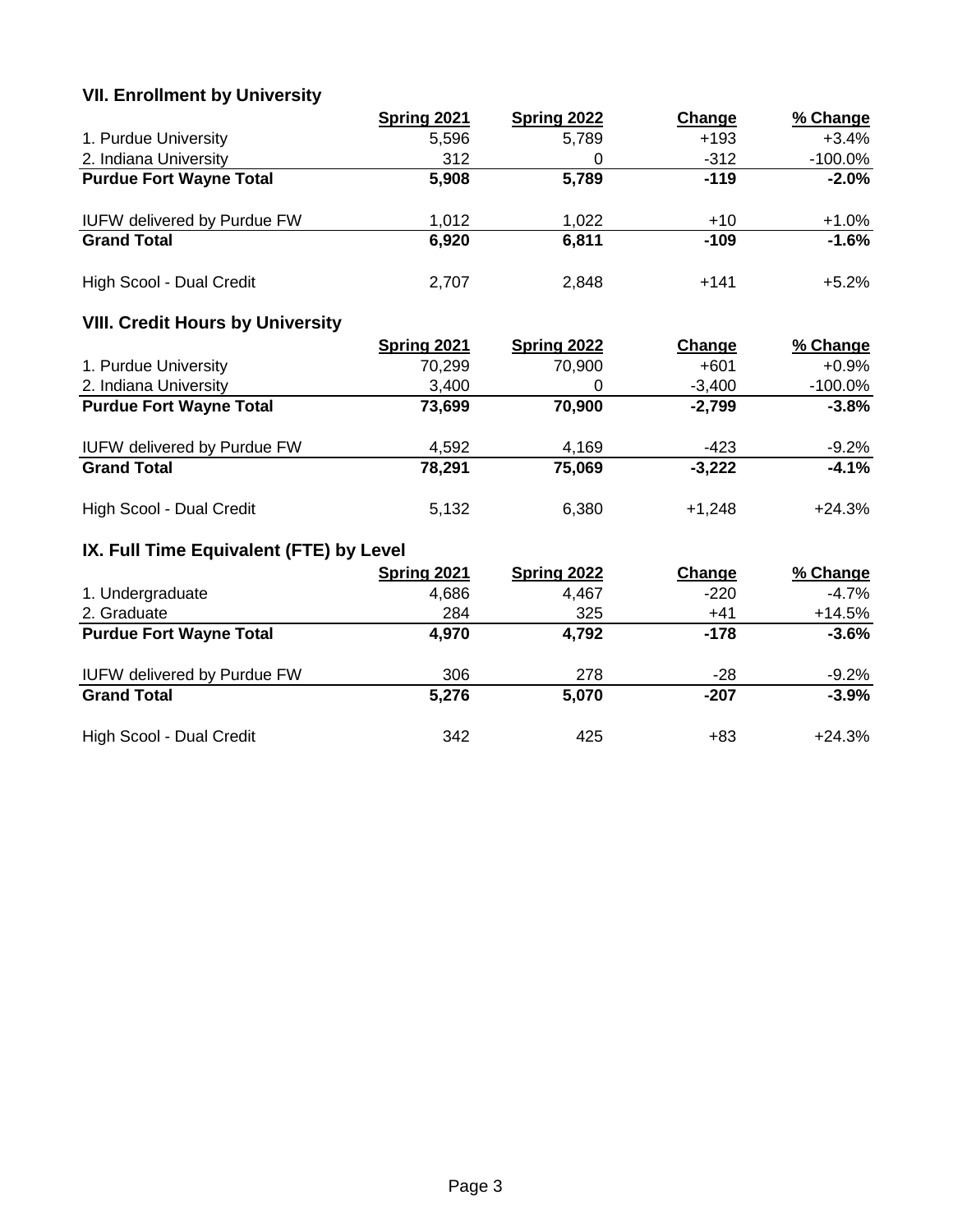### **X. Enrollment by Major Department**

|                                  |                                          | Spring 2021 | Spring 2022 | Change | % Change  |
|----------------------------------|------------------------------------------|-------------|-------------|--------|-----------|
| <b>Business</b>                  | Accounting                               | 144         | 146         | +2     | $+1.4%$   |
|                                  | <b>Business Administration</b>           | 247         | 238         | -9     | $-3.6%$   |
|                                  | <b>Economics and Finance</b>             | 133         | 159         | $+26$  | +19.5%    |
|                                  | Hospitality and Tourism Mgmt             | 47          | 49          | $+2$   | $+4.3%$   |
|                                  | <b>Management and Marketing</b>          | 404         | 380         | -24    | $-5.9%$   |
|                                  | <b>Total</b>                             | 975         | 972         | -3     | $-0.3%$   |
| Education                        | Counseling & Grad Education              | 124         | 132         | +8     | $+6.5%$   |
|                                  | <b>Human Services</b>                    | 174         | 144         | $-30$  | $-17.2%$  |
|                                  | <b>Teacher Education</b>                 | 493         | 420         | -73    | $-14.8%$  |
|                                  | <b>Total</b>                             | 791         | 696         | $-95$  | $-12.0%$  |
| Engineering Tech and Comp Sci    | Civil/Mechanical Engineering             | 262         | 285         | $+23$  | $+8.8%$   |
|                                  | <b>Computer Science</b>                  | 347         | 428         | +81    | $+23.3%$  |
|                                  | Electrical/Computer Engr                 | 138         | 138         | $+0$   | $+0.0%$   |
|                                  | Organizational Leadership                | 202         | 171         | $-31$  | $-15.3%$  |
|                                  | School of Polytechnic                    | 502         | 475         | $-27$  | $-5.4%$   |
|                                  | <b>Total</b>                             | 1,451       | 1,497       | $+46$  | $+3.2%$   |
| <b>Health and Human Services</b> | <b>Dental Education</b>                  | 1           | 0           | -1     | $-100.0%$ |
|                                  | <b>Total</b>                             | 1           | $\bf{0}$    | $-1$   | $-100.0%$ |
| <b>Liberal Arts</b>              | Arts and Sciences Spec Student           | 1           | 0           | -1     | $-100.0%$ |
|                                  | Communication                            | 158         | 152         | -6     | $-3.8%$   |
|                                  | Criminal Justice & Pub Admin             | 146         | 127         | $-19$  | $-13.0%$  |
|                                  | <b>English and Linguistics</b>           | 140         | 148         | +8     | $+5.7%$   |
|                                  | <b>Graduate School Transfers</b>         | 8           | 0           | -8     | $-100.0%$ |
|                                  | History                                  | 104         | 94          | $-10$  | $-9.6%$   |
|                                  | Intl Language and Cul Studies            | 16          | 14          | $-2$   | $-12.5%$  |
|                                  | <b>Political Science</b>                 | 90          | 82          | -8     | $-8.9%$   |
|                                  | Sociology and Anthropology               | 59          | 67          | $+8$   | $+13.6%$  |
|                                  | <b>Total</b>                             | 722         | 684         | $-38$  | $-5.3%$   |
| Science                          | Biology                                  | 363         | 355         | -8     | $-2.2%$   |
|                                  | Chemistry                                | 70          | 63          | $-7$   | $-10.0%$  |
|                                  | <b>Communication Sci &amp; Disorders</b> | 101         | 100         | -1     | $-1.0%$   |
|                                  | <b>Mathematical Sciences</b>             | 109         | 108         | -1     | $-0.9%$   |
|                                  | Physics                                  | 64          | 57          | $-7$   | $-10.9%$  |
|                                  | Psychology                               | 326         | 324         | -2     | $-0.6%$   |
|                                  | <b>Total</b>                             | 1,033       | 1,007       | $-26$  | $-2.5%$   |
| Unit of Affiliated Programs      | <b>Collegiate Connection</b>             | 2,707       | 2,848       | $+141$ | $+5.2%$   |
|                                  | <b>General Studies</b>                   | 260         | 253         | $-7$   | $-2.7%$   |
|                                  | Student Adv & Advocacy Center            | 106         | 123         | $+17$  | $+16.0%$  |
|                                  | I otal                                   | 3,073       | 3,224       | $+151$ | $+4.9%$   |
| Visual and Performing Arts       | Art and Design                           | 270         | 261         | -9     | $-3.3%$   |
|                                  | School of Music                          | 248         | 249         | $+1$   | $+0.4%$   |
|                                  | Theatre                                  | 51          | 47          | $-4$   | $-7.8%$   |
|                                  | <b>Total</b>                             | 569         | 557         | $-12$  | $-2.1%$   |
|                                  | <b>Purdue Fort Wayne Total</b>           | 8,615       | 8,637       | $+22$  | $+0.3%$   |
|                                  | <b>IUFW delivered by Purdue FW</b>       | 1,012       | 1,022       | $+10$  | $+1.0%$   |
|                                  | <b>Grand Total</b>                       | 9,627       | 9,659       | $+32$  | $+0.3%$   |